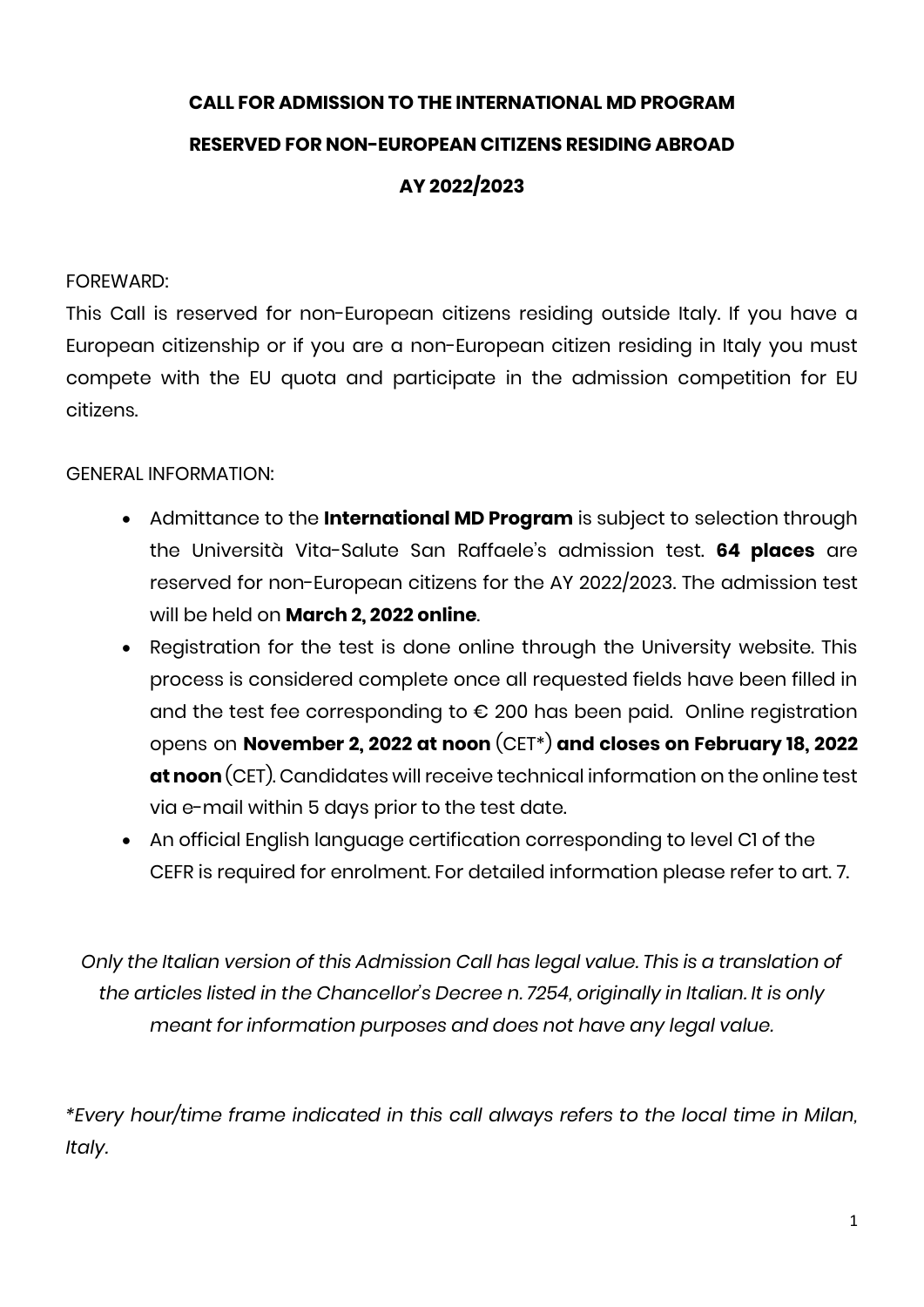## **CALL FOR ADMISSION TO THE INTERNATIONAL MEDICAL DOCTOR PROGRAM (with license to practice medicine – Classification LM-41) RESERVED FOR NON-EUROPEAN CITIZENS AY 2022/2023**

#### **Article 1 - number of places available**

Selection for admission to the single-cycle degree course in Medicine and Surgery in English language – 'International Medical Doctor Program' – (Classification: LM-41) is disciplined by an entrance test and based on the number of places available, which are to be confirmed by the resolution of the Italian Ministry of University and Research – MUR.

#### **Thenumber ofplacesavailable for non-European citizens for the AY 2022/2023 is 64.**

### **Article 2 - Definition of the non-European quota and academic requirements**

#### *2.1 - Definition of the European quota*

Non-EU citizens who do not already reside in Italy and do not have any second European citizenship or European permanent residence permit.

*Citizens from Norway, Iceland, Liechtenstein, Switzerland, the Republic of San Marino and the Holy See State of Vatican City compete for the EU Citizens' quota.* Official reference document is the Ministerial Circular of April 19, 2021, named "Procedures for entry, residency and enrolment of international students and the respective recognition of qualifications, for higher education courses in Italy for the academic year 2021-2022", available on the official webpage of the MUR website: <https://www.studiare-in-italia.it/studentistranieri/> .

#### *2.2 - Academic requirements for enrolment in the IMD Program*

In order to enrol in the International MD program, candidates must have a high school leaving qualification (Diploma/Certificate) as per law n. 910 art.1, December 11, 1969.

Students with non-Italian high school qualifications must refer to the academic requirements indicated in the Ministerial Circular of June April 19, 2021, named "Procedures for entry, residency and enrolment of international students and the respective recognition of qualifications, for higher education courses in Italy for the academic year 2021-2022".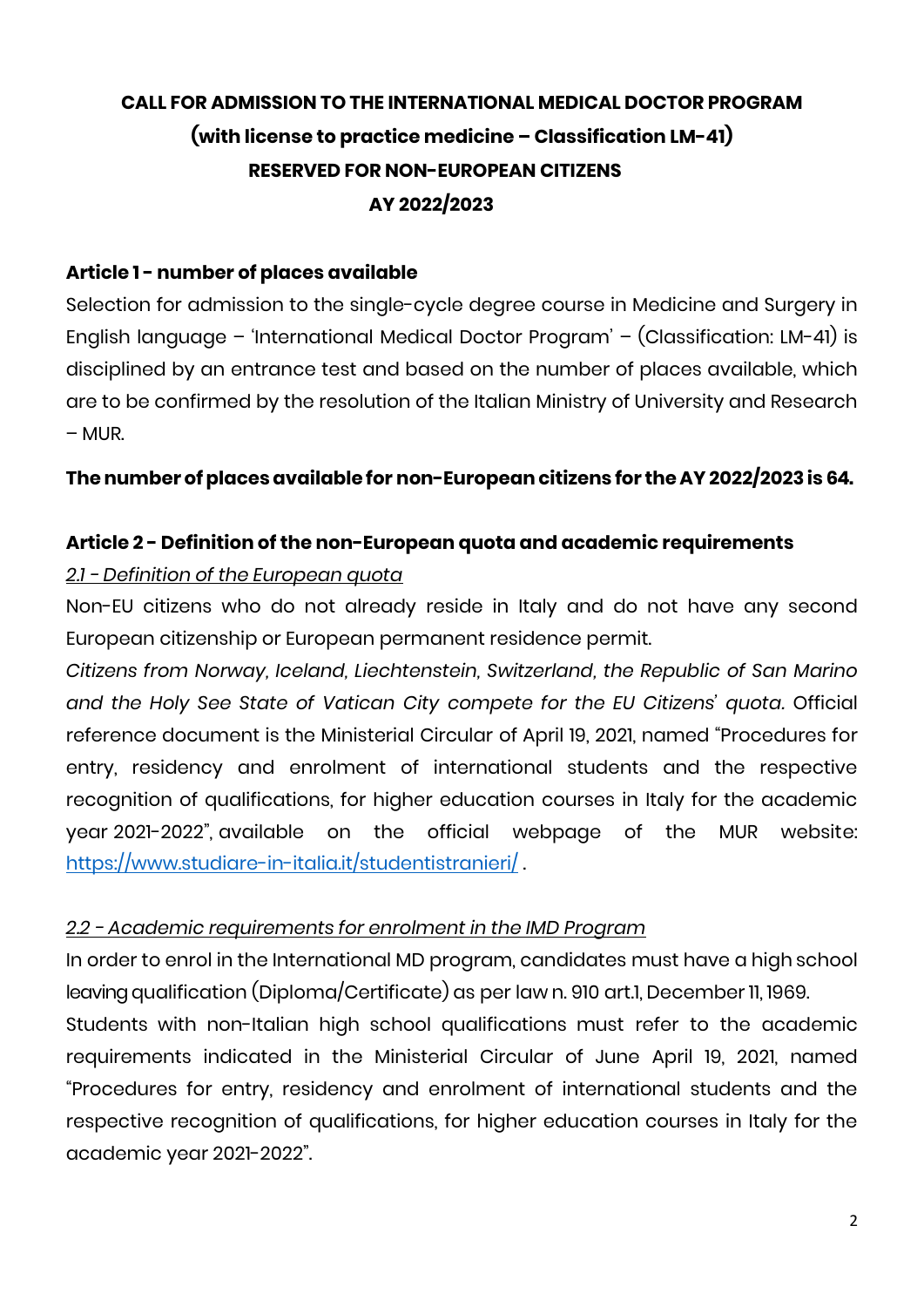**Candidates having a non-Italian high school leaving certificate or attending the**  last year of an international/non-Italian high school are required to send a copy of their final Diploma/Certificate or a copy of their transcripts at **[ammissioni@unisr.it](mailto:ammissioni@unisr.it) before registering for the admission test.**

The Admissions Office will carry out a preliminary check of the school documents.

Further information on academic requirements for students who are obtaining or have obtained a non-Italian secondary school qualification can be also found on the UniSR website at the following page:

<https://www.unisr.it/en/servizi/ammissioni/titoli-esteri> .

## **Article 3 - definition of the non-European quota**

The regulation for admittance to Italian Universities and relevant requirements are defined by the Italian Ministry of University and Research MUR. Official reference document is the Ministerial Circular of April 19, 2021, named "Procedures for entry, residency and enrolment of international students and the respective recognition of qualifications, for higher education courses in Italy for the academic year 2021-2022", available on the official website of the MUR: [https://www.studiare-in](https://www.studiare-in-italia.it/studentistranieri/)[italia.it/studentistranieri/](https://www.studiare-in-italia.it/studentistranieri/) .

Non-European students residing abroad who intend to enrol in the International MD Program compete for the number of seats reserved for them and determined in **64** places for the 2022/2023 academic year.

The availability of the programmed number of places is subject to approval by the MUR.

## **The International MD Program is entirely taught in English. Therefore, proof of Italian language knowledge is not requested.**

## **Article 4 - registration for the admission test**

In order to sit the admission test, candidates must pay the test fee, which amounts to **€ 200**. Payment is done according to the methods indicated on the online registration website.

**Payment of the test fee alone does not mean the candidate has completed the registration for the test.**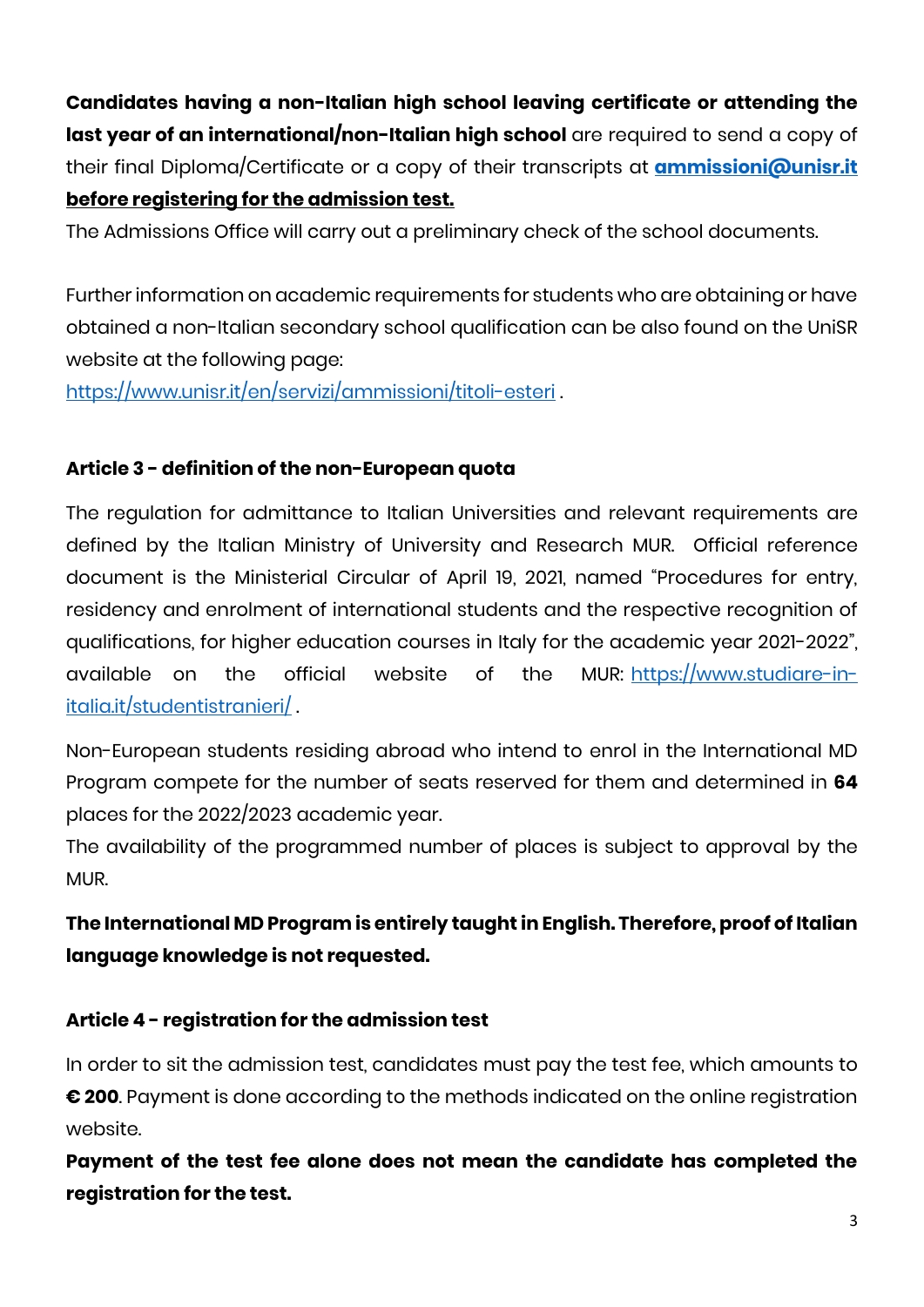## **The test fee payment is non-refundable, regardless of circumstance**.

Registration to the test must be done exclusively online through the University website [\(www.unisr.it\)](http://www.unisr.it/). Online registration opens on **November 2, 2021 at noon (CET) and closes on February 18, 2022 at noon (CET)**. Each candidate has to sign up, complete the online registration procedure and pay the test fee as detailed in point 4.1 here below.

### *4.1 – Registration procedure and timing*

In order to register for the test, candidates have to:

- 1. Enter their personal data;
- 2. Pay the test fee **within 30 minutes from the registration**;
- 3. After paying the test fee, candidates will receive a confirmation e-mail of registration and payment and the procedure will be concluded.

Information on registration and payment is always available in the candidates' personal area [\(www.unisr.it](http://www.unisr.it/) and Selexi Portal) and accessible at any time by logging in with the credentials obtained upon registration. **Information contained in the candidates' personal area is the only official confirmation of registration and payment.**

**Important:** please be aware that each candidate is responsible for the details indicated during the registration procedure. In case of wrong, missing or untruthful data, the candidate will not be included in the final ranking list and will consequently be prevented from enrolling. The University will randomly verify the information provided by the candidates.

## **Article 5 - delivery of the admission test**

#### *5.1 – Test delivery*

The admission test for the International MD Program reserved for non-EU citizens AY 2022/2023 will take place on **March 2, 2022**.

The admission test will be delivered with an **online proctoring system.** Technical requirements and all necessary information on how the test will be held will be sent to all candidates via e-mail within 5 days prior to the test date.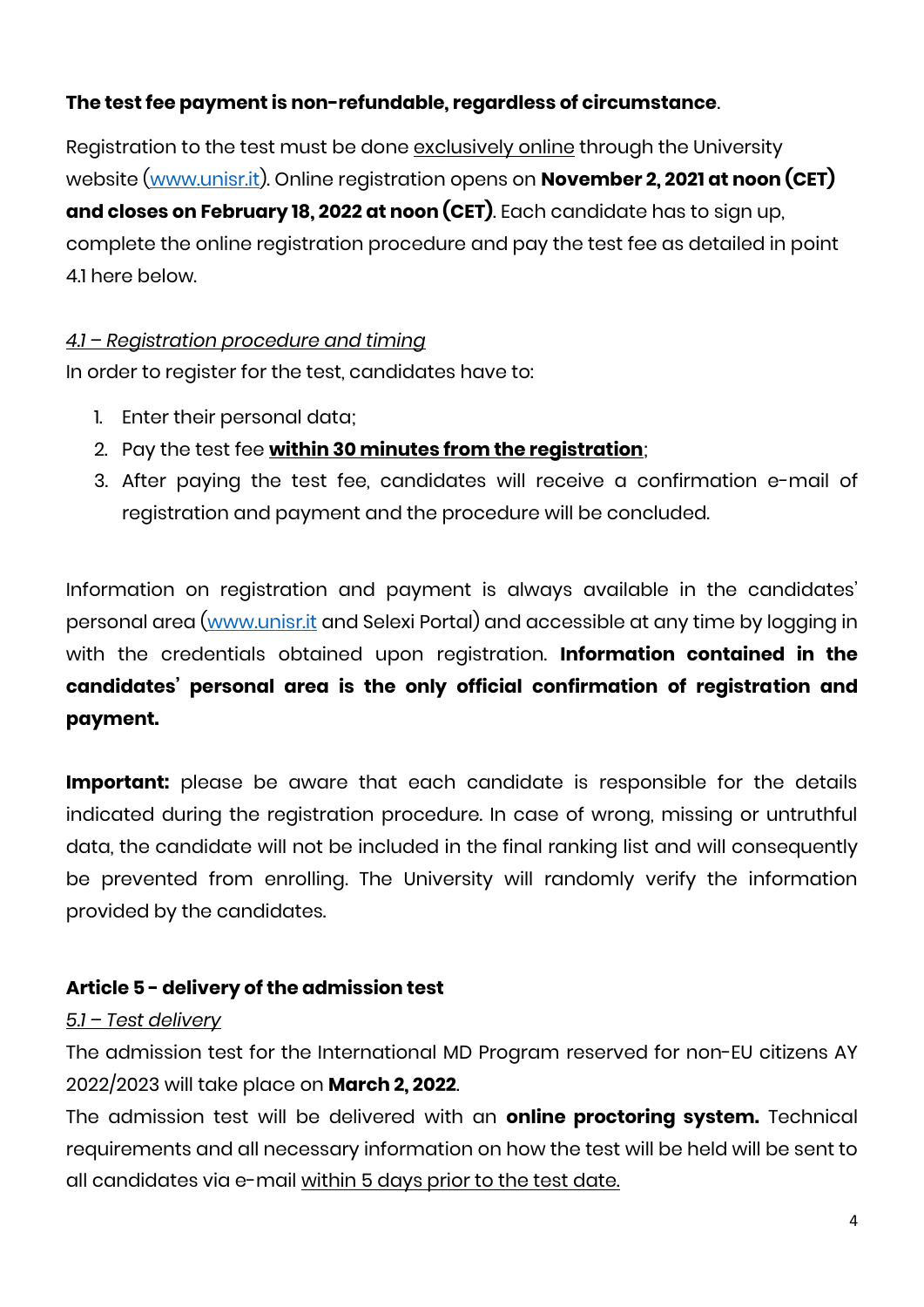Once all pre-enrolment procedures of successfully ranked candidates of the test on March 2<sup>nd</sup> will have ended, should there still be places available for non-Eu citizens, further admission test sessions could be scheduled following the same registration procedure described in art. 4.

Details on possible further admission test sessions and the number of places available will be published on the University website: [www.unisr.it](http://www.unisr.it/).

## *5.1.1 – Candidates with disability or SLD*

Candidates with any kind of permanent or temporary disability in need of extra means of support, must formally request the support they will need for this test in relation to the extent of their disability, be it also additional time for completing the test (law n° 104 February 5, 1992 and as modified by the law n.17/1999). Candidates with specific learning disabilities according to the law n°170 October 8, 2010 with the new regulation concerning specific learning disabilities within the educational environment can request the special terms according to the Ministerial Decree n. 5669, July 12, 2011.

The request for certified compensatory tools must be entered when registering for the admission test (art. 4) by attaching the form "Request for compensatory tools" available and downloadable from the university website <https://www.unisr.it/servizi/inclusione> .

No medical certificates or other documents containing medical-health information must be attached during the registration procedure.

## **A medical certificate in support of the above-mentioned kind of requests must be sent exclusively via e-mail to [inclusione@unisr.it](mailto:inclusione@unisr.it) no later than the application deadline for registration indicated in this competition call, which is February 18, 2022 at noon (CET).**

According to the law n. 170/2010, certificates confirming learning disabilities must not be older than 3 years and must be issued by specialists or offices of the National Health System or by private health institutions recognized by the National Health System.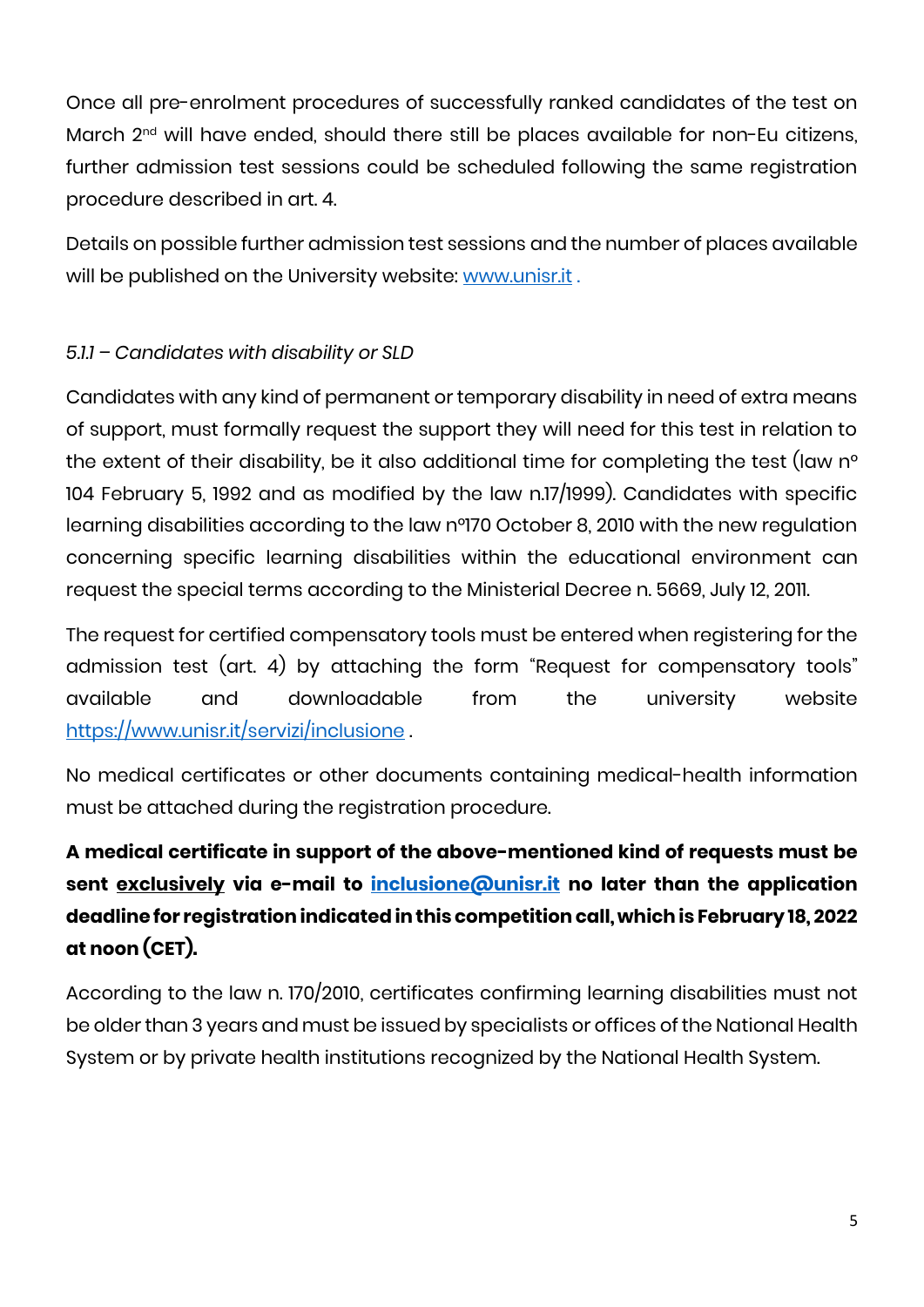### *5.2 – Content of the test*

The admission test is entirely in English and consists of 60 multiple choice questions divided as follows:

- 36 questions on logic, problem solving and reading comprehension;
- 24 questions on scientific subjects (Biology, Chemistry, Mathematics and Physics).

Candidates will have **80 minutes** to complete the test.

The questions of the admission test are property of Università Vita-Salute San Raffaele, managed by a third party and randomly extracted from a database.

### **Article 6 - ranking list**

After the test will have been corrected, **the ranking list** will be drawn up basing on each candidate's final score.

The score is calculated as follows:

- 1 point for each correct answer;
- - 0,25 points for each incorrect answer;
- 0 points for each non-given answer;

In case of a draw, the points scored by the candidate in logic and problem solving, reading comprehension, biology, chemistry, mathematics and physics will prevail in descending order.

In case of a further draw, the place is assigned to the youngest candidate.

At the end of the score calculation, each candidate will have access to the Online Review through the university website [www.unisr.it](http://www.unisr.it/) where s/he will be able to view his/her test and the score obtained by accessing the system with the login credentials given on the test date.

**The final ranking list will be published within 15 days following the test date** on the University's online Board and on the dedicated pages of the website [www.unisr.it](http://www.unisr.it/).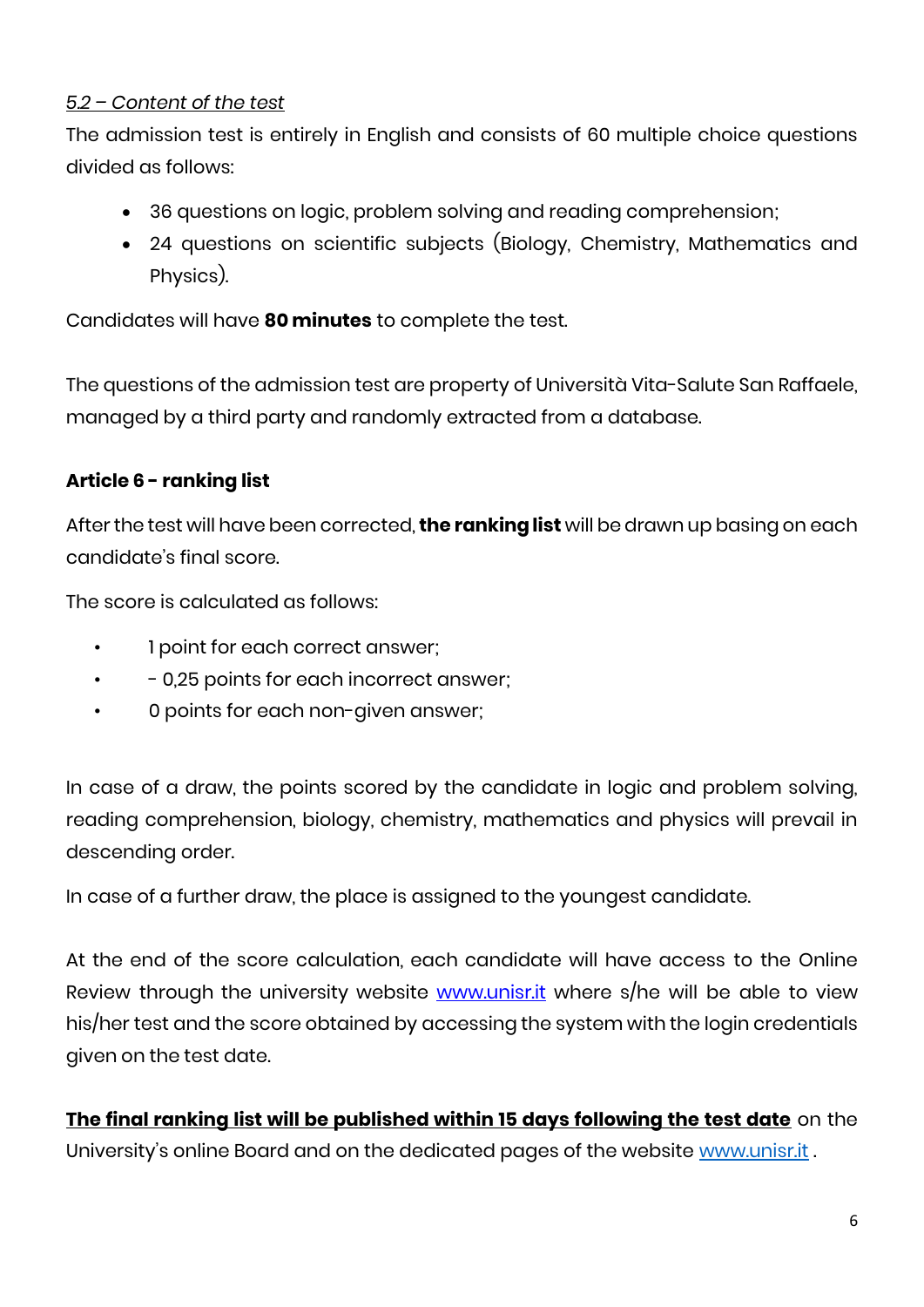**Candidates ranking among the first 64 positions and with a score equal or higher than 45/60 will be admitted and will be able to enrol without having to meet any additional learning requirements (OFA).**

**Candidates with a score lower than 45/60 but ranked among the first 64positions or admitted thanks to the scrolling of the ranking list will be able to enrol with additional learning requirements (OFA) to be fulfilled according to the indications given by the Academic Board.**

**Candidates with a score lower than 30/60 will not be admitted and will not be able to enrol even if they are ranked among the first 64 positions or gain position thanks to the scrolling of the ranking list.**

#### **Article 7 - admission and enrolment**

#### *7.1 Foreword*

Only notices and ranking lists published on the University website are official communications. Possible personal communications sent to the candidate's e-mail address indicated during the online registration do not replace the official ones published on the website.

Therefore, it is the candidate's responsibility to verify his/her position and meet the enrolment deadlines by checking the webpage regularly.

In order to enrol, admitted candidates must submit an **official English language certification corresponding to level C1 of the Common European Framework of Reference CEFR.** 

**Candidates are invited to arrange to obtain the certification in time for enrolment.** 

## **Candidates without the necessary certification will not be allowed to complete enrolment and will lose their assigned place in the Course.**

Those who have attended at least the last two years of high school or have completed a minimum of two years of college entirely in English are exempted from submitting the above-mentioned English language certification.

## *7.2 online enrolment*

Admitted Candidates have to proceed with the online enrolment by accessing the dedicated webpage with the credentials received upon registration for the admission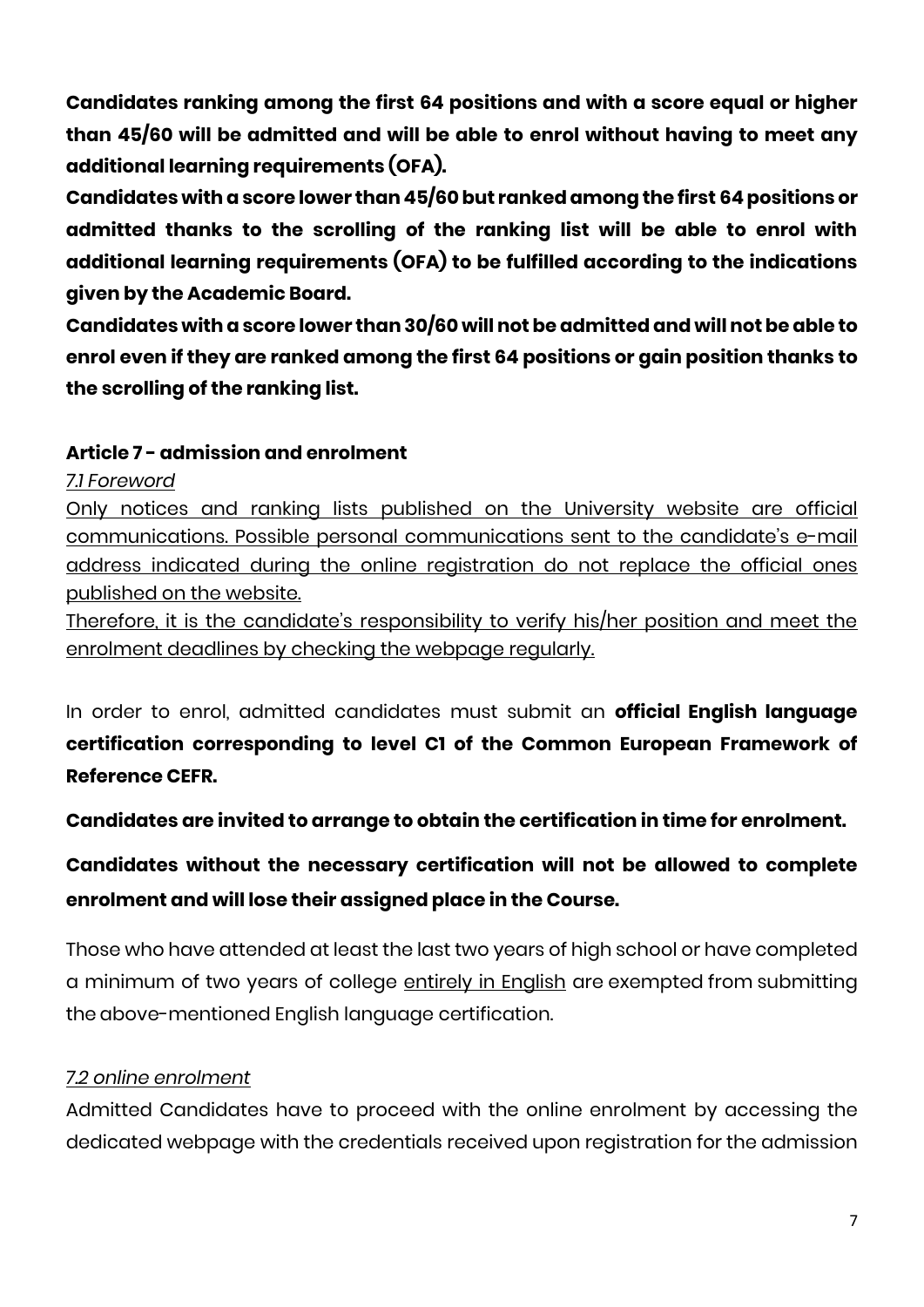test and following the detailed instructions published on the University website by the Admissions Office.

Admitted candidates have to confirm their place by making a **non-refundable advance payment of € 1500 within April 15, 2022**. This amount guarantees reservation of the assigned place and entitles the candidate to proceed with enrolment.

This advance payment **will not be reimbursed** should the candidate not finalize enrolment within the given deadlines or should later decide to withdraw. The advance payment is deducted from the first installment fee necessary to finalize enrolment ( $\epsilon$ 5440.)

Enrolment will **open on July 4, 2022 and close on September 20, 2022 at noon (CET)** according to the indications given in the online enrolment procedure.

Within the set deadline, candidates must:

- Complete the **online enrolment** procedure;
- **Pay the remaining amount** of the first tuition fee installment via wire transfer to the following bank details:

**BANCA POPOLARE DI SONDRIO** Via S. Maria Fulcorina, 1 20123 MILANO (MI) **Account number**: 16782/34 **Account holder**: UNIVERSITA' VITA-SALUTE SAN RAFFAELE **IBAN**: IT73U0569601600000016782X34 **BIC/SWIFT**: POSOIT22

- Download, fill out and sign the **enrolment form** available on the University website;
- **Send the following documentation in PDF format** via e-mail at **[enrolment.imdprogramNONEU@unisr.it](mailto:enrolment.imdprogramNONEU@unisr.it)** specifying in the subject "Enrolment IMD program NON-EU":
	- 1. Copy of the filled out and signed **enrolment form**;
	- 2. Copy of the **payment receipt** of the first tuition fee installment;
	- 3. Copy of the **secondary school leaving certificate** as soon as available;
	- 4. Copy of the official **English language certification level C1**;
	- 5. Copy of the **passport.**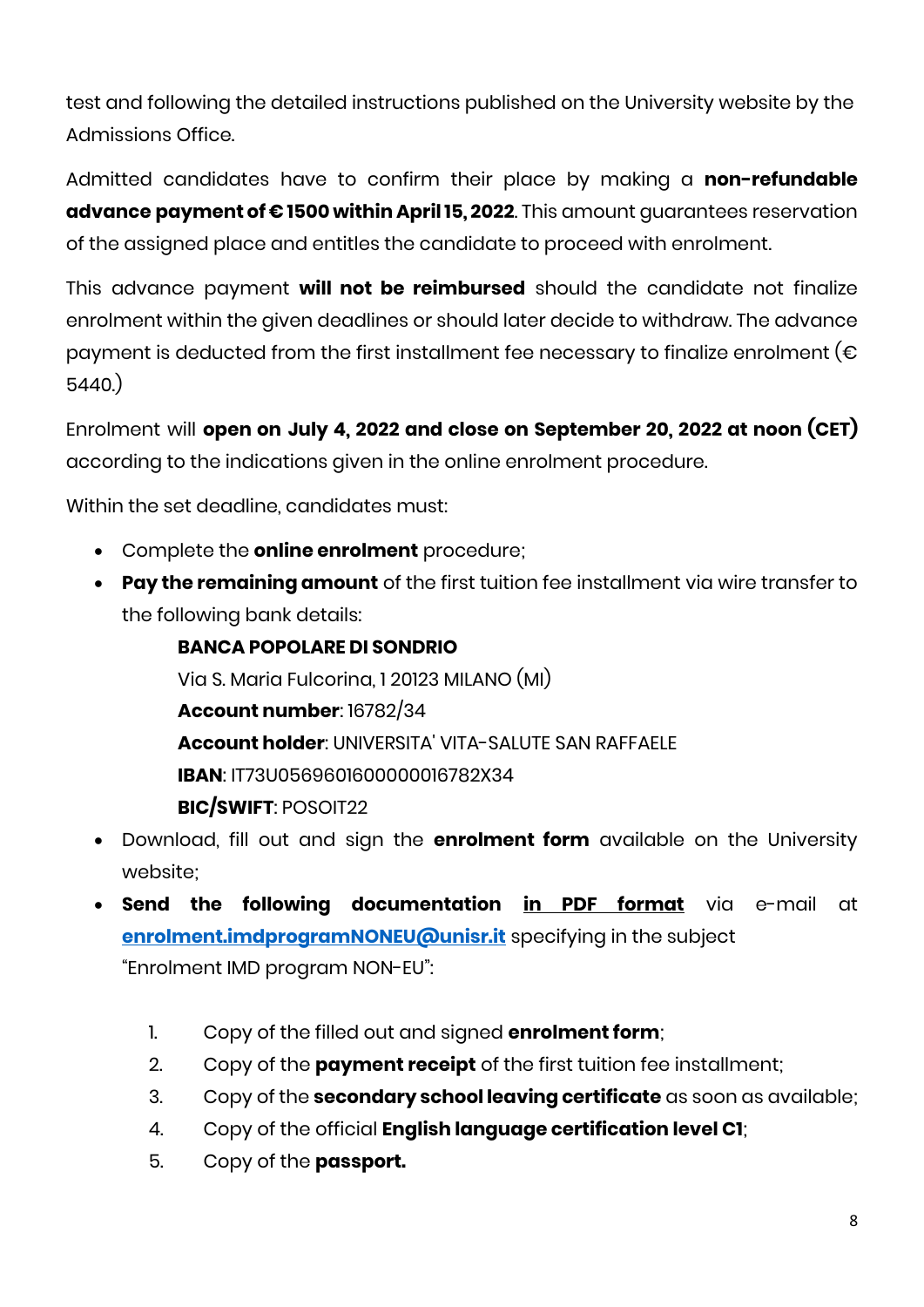The Admissions Office will send an e-mail to confirm enrolment within 5 working days from the receipt of the e-mail with the enrolment documents.

Candidates who do not send the above-mentioned documents and payment within the set deadline will lose the assigned place and the possibility to proceed with the enrolment with no exceptions whatsoever. Their seat will be assigned to the next eligible candidate in the ranking list according to the indications given by the Admissions Office.

Please note that admittance through this competition is for **enrolment to the 2022/2023 academic year only** and that any assigned place cannot be kept on hold for future years.

In order to begin the study visa application procedure, Non-EU admitted Candidates must complete the Pre-enrolment procedure through the **Universitaly portal** [www.universitaly.it](http://www.universitaly.it/) and upload the requested documentation. Further information on the matter will be sent to all students admitted for enrolment.

#### *7.3 Candidates with disability or SLD*

Admitted Candidates with any kind of permanent or temporary disability (law n. 104 February 5, 1992) must formally request the support they will need for their studies. Candidates with specific learning disabilities according to the law n. 170 October 8, 2010 with the new regulation concerning *specific learning disabilities within the educational environment* can request the special terms envisaged by the Ministerial Decree n. 5669, July12, 2011. In order to apply, candidates have to download the form available online at <https://www.unisr.it/servizi/inclusione> and send it to [inclusione@unisr.it](mailto:%20inclusione@unisr.it) together with the medical papers only if not already sent during the admission test registration.

#### **Article 8 – enrolment and original documents required**

Candidates who have completed the enrolment procedure as indicated in art. 7 will receive a confirmation e-mail from the Admissions Office with details needed to finalize enrolment.

Upon arrival in Italy and by the deadline indicated in the enrolment confirmation email, students will have to hand in to the Front Office of the 'Polo Studenti' the following **original documents:**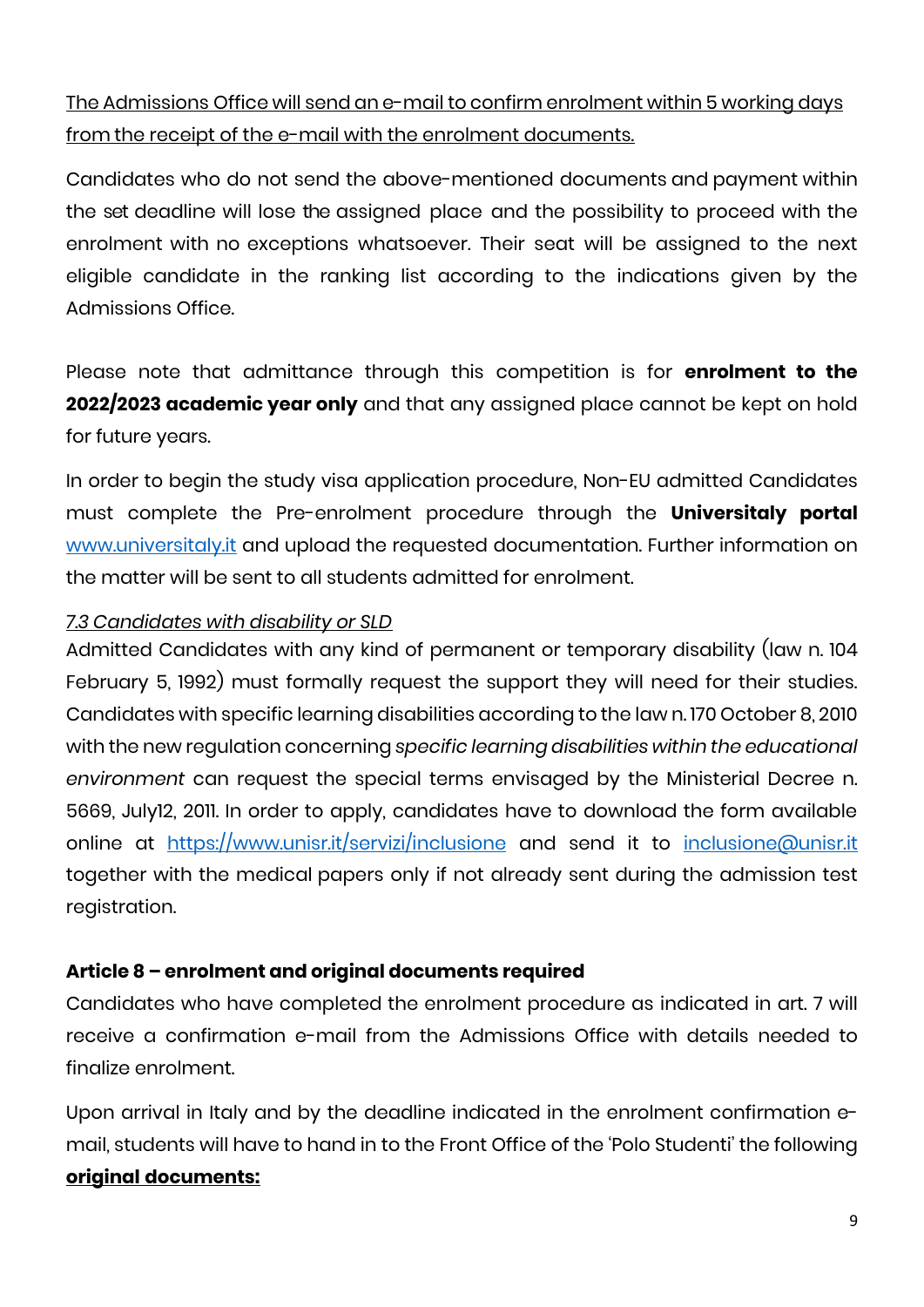- Official **secondary school leaving certificate** with verified translation into Italian and legalization/Apostille by the local Italian Diplomatic Authorities of reference;
- **"Dichiarazione di Valore"** (Declaration of Value) of foreign titles issued by the local Italian Diplomatic Authorities of reference (Italian Consulate/Embassy/Italian Cultural Centre). This declaration must have information on the evaluation system of Certificates in the country where it was obtained (final score, minimum and maximum score that can be assigned.)
- Copy of **"Codice Fiscale"** (Italian tax identification number.)

## The above-listed documentation must be handed in to the Admissions Office by the person concerned only. Documentation sent by mail or fax will not be accepted.

UniSR reserves the right to request further documentation concerning students' study visa and residence permit.

Requests of evaluation and recognition of previous university credits can be submitted once the student has enrolled. Students who wish to apply for credits recognition must hand in to the Front Office of the Polo Studenti the form "Application for evaluation of prior academic study" available in the Intranet personal area together with the required documents listed in the same form within 3 months from enrolment.

Please acknowledge that enrolment must be compliant with the Italian regulation on Higher Education (art 14.2 T.U. sull'istruzione superiore) which forbids contemporary enrolment at different Universities and/or study courses in Italy.

## **Article 9 – reserve list**

At the deadline for enrolment, a notice will be posted on the University website (www.unisr.it) indicating the number of places still available that can be assigned according to the procedure hereby described.

On the working day following the publishing of the number of remaining available places, the Admissions Office will indicate the candidates who have been admitted according to the ranking order. This information will be posted online on the University website (www.unisr.it).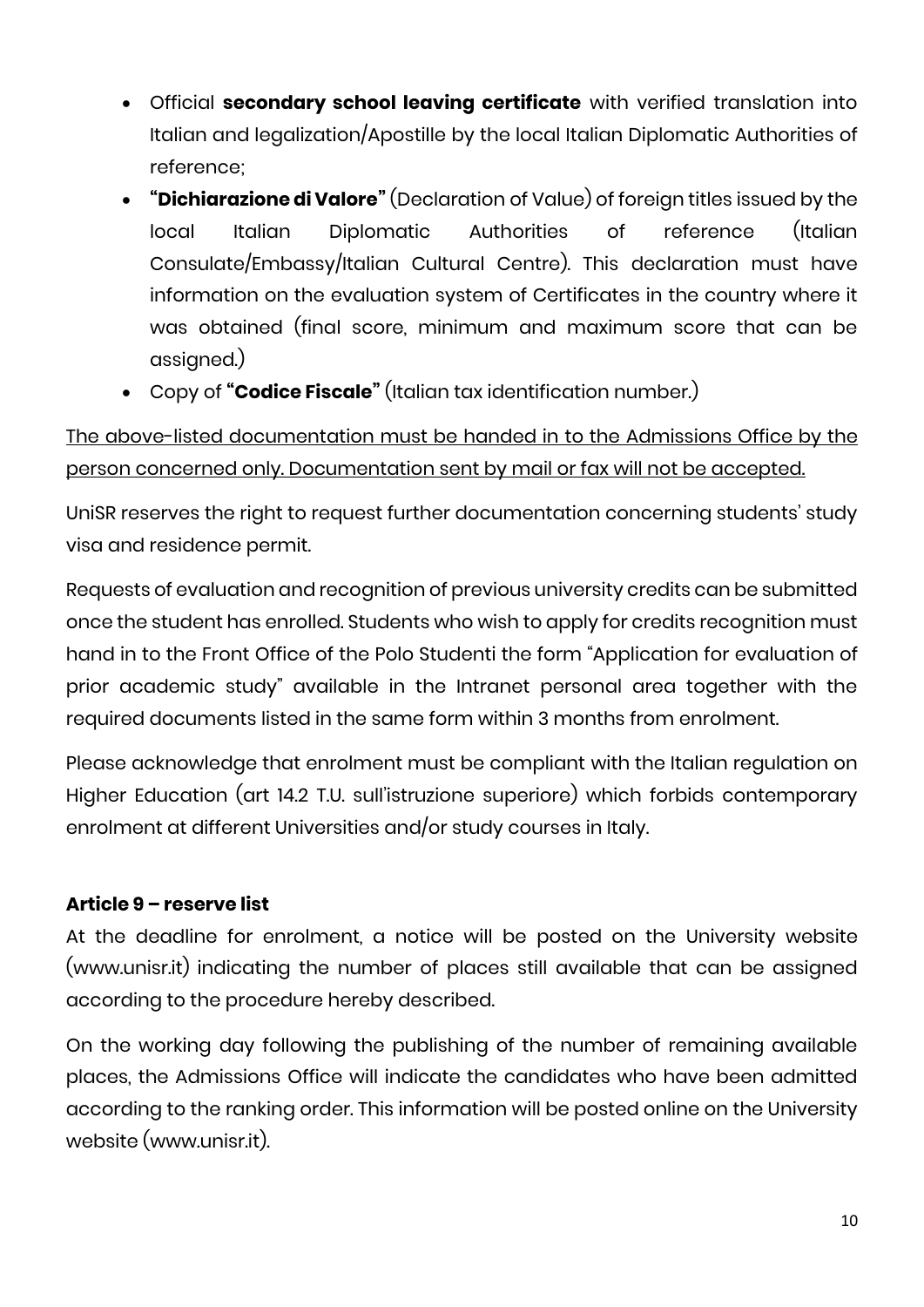The newly admitted candidates will have to proceed with online enrolment **by 3 p.m. (CET) of the third working day after the reopening of the ranking list** following the procedure described in art. 7.

Should the admitted candidate fail to confirm online enrolment within the deadline his/her place will be considered free and assigned to the next successful candidate in the ranking list no matter what reason there is for lateness in proceeding as requested.

Candidates will be admitted and enrolled in the course until all places available are covered.

## **Article 10 – tuition fees AY 2022/2023**

The amount of tuition fees for the 2022/2023 academic year is **€ 20140** divided into three installments:

- $\bullet$   $\;$  1st installment:  $\epsilon$  6940 to be paid upon enrolment;
- $\bullet$  2nd installment: € 6600 to be paid by January 31, 2023;
- 3 rd Installment: € 6600 to be paid March 31, 2023.

The above indicated amounts include the 140 Euros regional tax which is defined each year from the Lombardy Region Council. Any variation to this tax will be communicated once the Council's resolution has been confirmed.

## **Article 11 – privacy policy**

Università Vita-Salute San Raffaele, with registered office located in Milan, Via Olgettina no. 97187560152 (hereinafter referred to as "UniSR") undertakes to constantly safeguard the privacy of the data subjects. This information notice is aimed at disclosing the privacy policy implemented by UniSR in order to: (i) explain to the data subjects the terms and conditions pursuant to which their personal data are processed; and (ii) allow the data subjects to provide their explicit and conscious consent to the processing of their personal data. The above in compliance with the provisions set forth under both Article 13 of the Regulation (EU) 2016/679 of the European Parliament and of the Council of 27 April 2016 on the protection of natural persons with regard to the processing of personal data and on the free movement of such data, and repealing Directive 95/46/EC (hereinafter referred to as "Regulation") and the Italian Legislative Decree 30 June 2003, no. 196 (hereinafter referred to as "Privacy Code").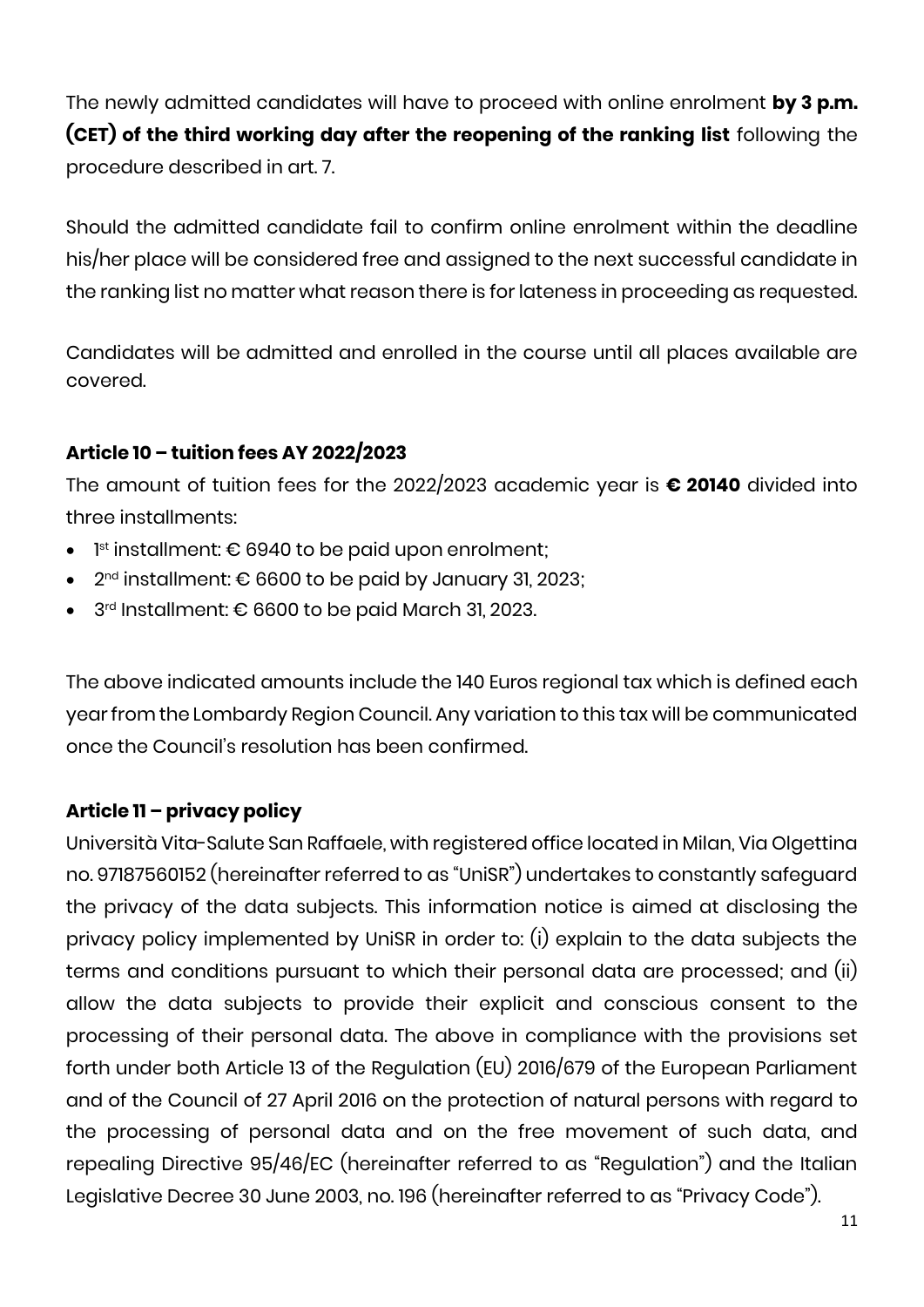The information and the personal data supplied or otherwise collected shall be processed in accordance with the provisions of both the Regulation and the Privacy Code and in compliance with the confidentiality obligations inspiring UniSR activity.

According to the provisions of both the Regulation and the Privacy Code, any processing of personal data carried out by UniSR shall be lawful, fair and transparent and shall be consistent with the following principles: limitation of scopes and conservation, minimization of data, exactness, integrity and confidentiality.

### **DATA CONTROLLER AND DATA PROTECTION OFFICER**

The controller of the personal data is Università Vita-Salute San Raffaele.

According to (i) Article 37 of the Regulation and (ii) the CODAU Guidelines, by resolution of the Board of Directors dated 22 January 2018, UniSR appointed GSD SISTEMI E SERVIZI S.C.A.R.L., with registered office located in Milan, Corso di Porta Vigentina no. 18, VAT no. 06959200962 (hereinafter referred to as "GSD"), as data protection officer (hereinafter referred to as the "DPO").

The professional indicated by GSD for the purposes of the carrying out of the DPO activities is Mr. Gabriele Tettamanti, born in Como, on 8 August 1980, Tax Code TTTGRL80M08C933F.

The DPO is available for any information regarding the data processing carried out by UniSR.

The contact details of the Data Processor and of the DPO are the following: privacy@unisr.it

#### **CATEGORIES, NATURE AND PURPOSES OF THE PROCESSED DATA**

The personal data collected by UniSR for institutional purposes - ID data, contact data, scholarship data, carrier data, economic data, sensitive and judicial data - will be processed for institutional purposes only, including the possible publication of the personal data on UniSR website, for the purposes of all fulfilments imposed to UniSR by any applicable laws in compliance with the Regulation and the Privacy Code as well as with the aforementioned principles of limitation of scopes and conservation, minimization of data, exactness, integrity and confidentiality in connection with the purposes for which such data are processed.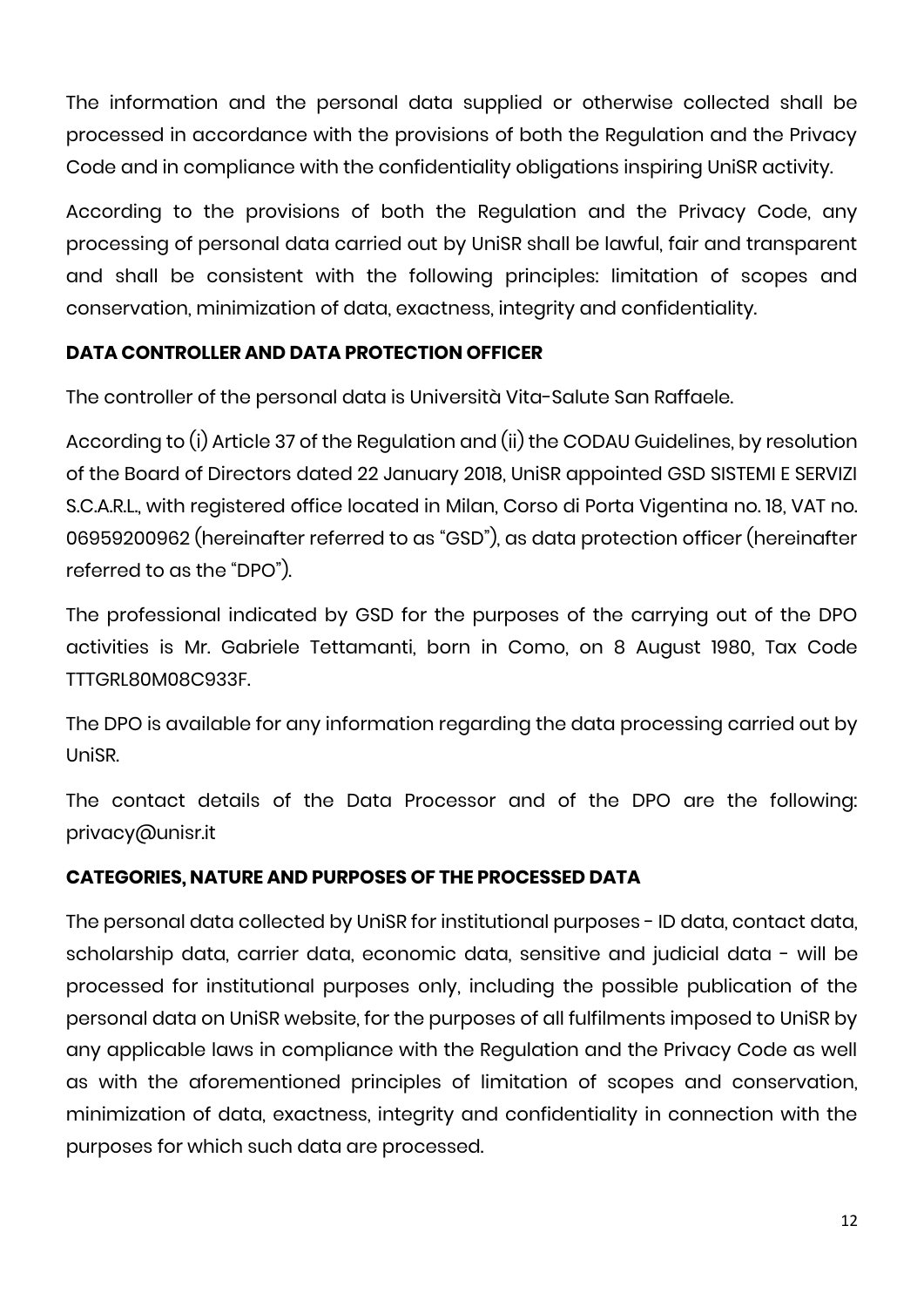The personal data could be also processed for historic, statistic, scientific purposes in compliance with any applicable laws and deontological code.

As per the so called sensitive data (id est personal data allowing the disclosure of racial or ethnic origin, religious, philosophical or other beliefs, political opinions, membership of parties, trade unions, associations or organizations of a religious, philosophical, political or trade-unionist character, as well as personal data disclosing health and sex life) and judicial data (id est personal data disclosing the measures referred to in Section 3(1), letters a) to o) and r) to u), of Presidential Decree no. 313 of 14 November 2002 concerning the criminal record office, the register of offence-related administrative sanctions and the relevant current charges, or the status of being either defendant or the subject of investigations pursuant to Sections 60 and 61 of the Criminal Procedure Code) within the employment relationship UniSR may collect any of the following data:

a) data regarding students and/or their relatives affected by any handicap or economic data for the purpose of any control and/or granting of any benefit provided under applicable laws and/or management of extraordinary contributions;

b) data concerning the status of refugee;

c) data concerning pregnancy for academic purpose and for the purpose of the granting of any benefit provided under applicable laws;

d) personal data allowing the disclosure of political opinions, membership of parties, trade unions, associations or organizations of a religious, philosophical, political or trade-unionist character,

e) sensitive and judicial data concerning disciplinary proceedings against students;

f) data regarding handicap;

g) data regarding health necessary for any eligibility evaluation of the students, also through specific medical visits, and for safety measures.

The sensitive and judicial data referred to above, regarding academic activities and the inscriptions of students collected from the data subject or from third parties, shall be processed through paper and electronic support.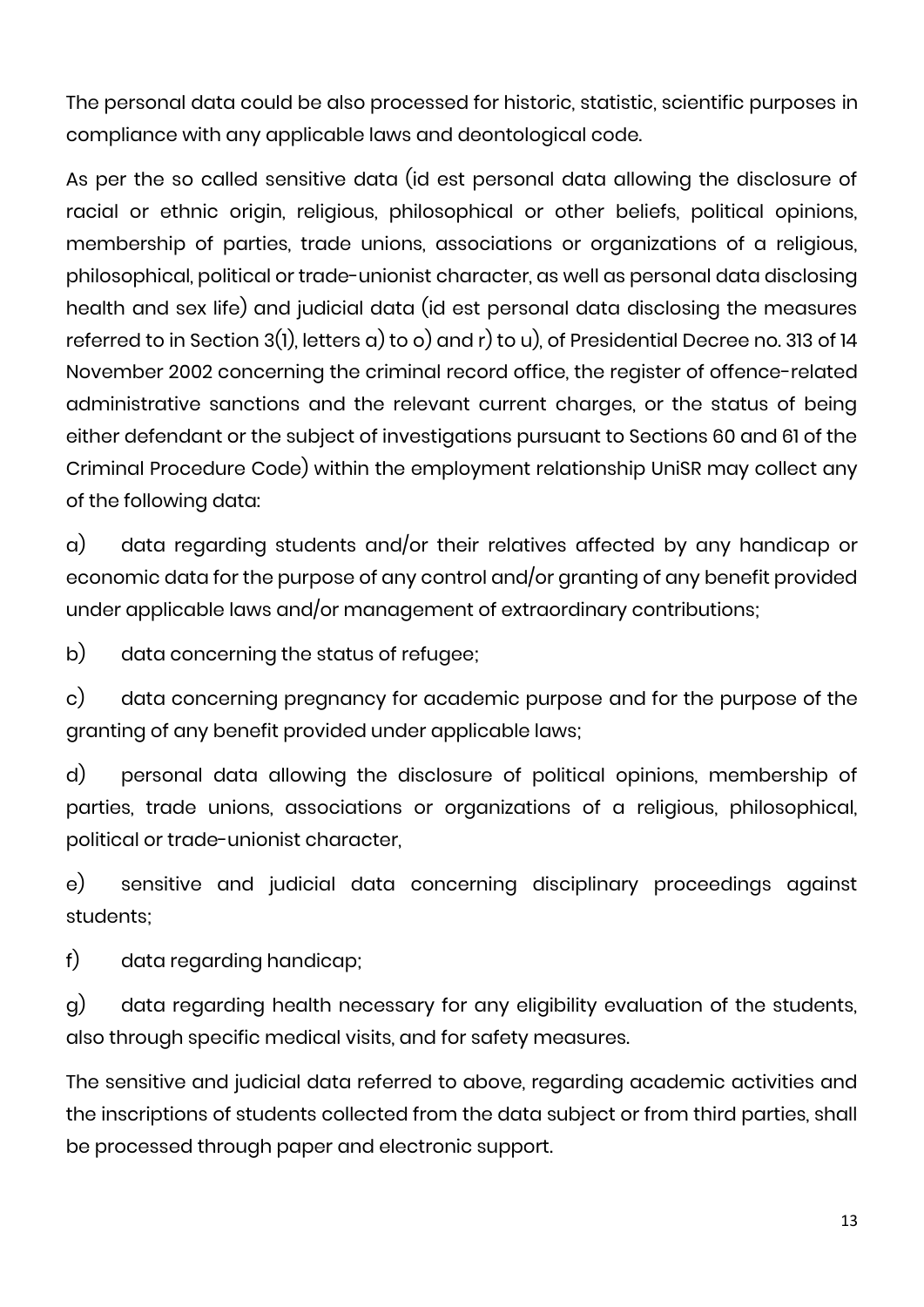Please find below the main legal provisions justifying the data processing of sensitive and judicial personal data: Royal Decree no. 1592/1933 and subsequent amendments; Royal Decree no. 1269/1938 and subsequent amendments; Presidential Decree no. 382/1980; Law no. 168/1989; Law no. 398/1989; Law no. 341/1990; Law no. 390/1991; Law no. 104/1992; Ministerial Decree no. 224/1999; Italian Legislative Decree no. 445/2000; Law no. 148/2002; Ministerial Decree no. 270/2004; Presidential Decree no. 334/2004; Ministerial Decree no. 142 of 25/3/1998 and Law 24 giugno 1997, no. 196; Presidential Decree 9 April 2001; Law no. 14 February 2003, no. 30; Contratto Istituzionale Socrates Erasmus; Bylaws, UniSR Regulations; Regional Laws in force.

## **MANDATORY COLLECTION OF PERSONAL DATA**

Within the aforementioned principles of limitation of scopes, conservation and minimization of data, please be informed that the collection of personal data is mandatory for the purpose of the relationship with UniSR.

## **PROCESSING**

Personal data are processed with both handwriting and electronic systems, in strict compliance with the scope of the processing, through adequate safety measures and for the period provided under applicable laws.

## **TRANSFER OF PERSONAL DATA**

In compliance with the aforementioned principles of lawfulness, fairness and transparency, limitation of scopes and conservation, minimization of data, exactness, integrity and confidentiality, the personal data collected by UniSR could be transferred to third countries, including extra UE countries.

In such cases UniSR undertakes to preliminary verify and impose to the third subject to which the personal data should be transferred the compliance with the principles and the applicable provisions pursuant to the Regulation and the Privacy Code. To such purpose UniSR could impose to the third subject to which the personal data are transferred to sign a specific deed of appointment in accordance with Article 29 of the Privacy Code and Article 28 of the Regulation.

## **RIGHTS OF THE DATA SUBJECT**

At any time you are entitled to ask UniSR to have access to your personal data, to modify or cancel the same or to object to their processing according to Article 20 of